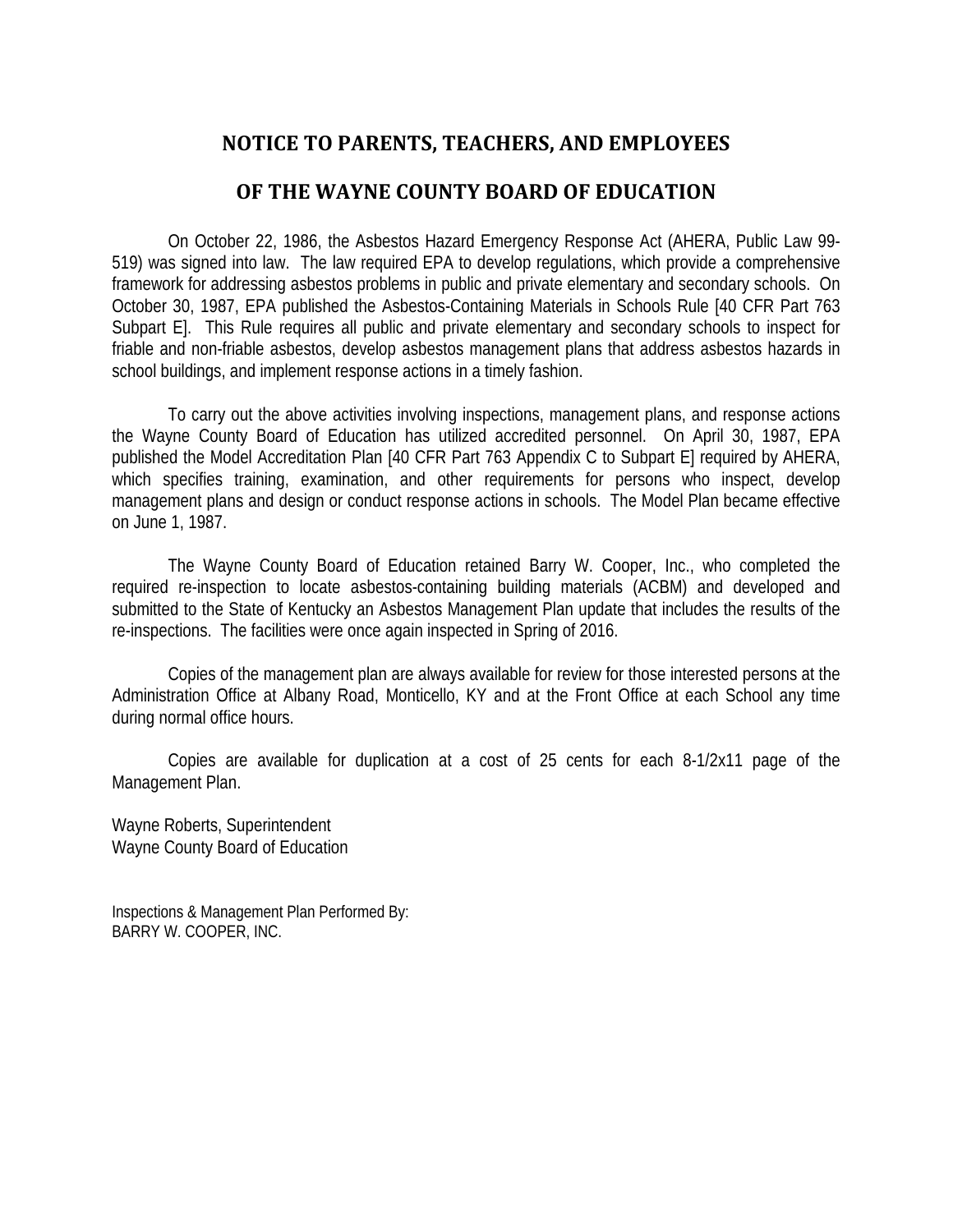581 GREENBRIAR ROAD MONTICELLO, KY 42633 606-307-7200 e-mail: [bcooperengr@gmail.com](mailto:bcooperengr@gmail.com)

BELL ELEMENTARY WAYNE COUNTY BOARD OF EDUCATION

#### NOTICE TO SCHOOL EMPLOYEES

In accordance with EPA regulations, the Bell Elementary School Building has been inspected for friable (easily crumbled) as well as non-friable (not easily crumbled) building materials which contain asbestos. Asbestos-containing materials are known to cause health problems when fibers are breathed or ingested.

A record of the Management Plan, a diagram of the locations of friable and non-friable asbestoscontaining materials and a copy of relevant EPA regulations are available in the Principal's Office for review by any employee of the Wayne County Board of Education.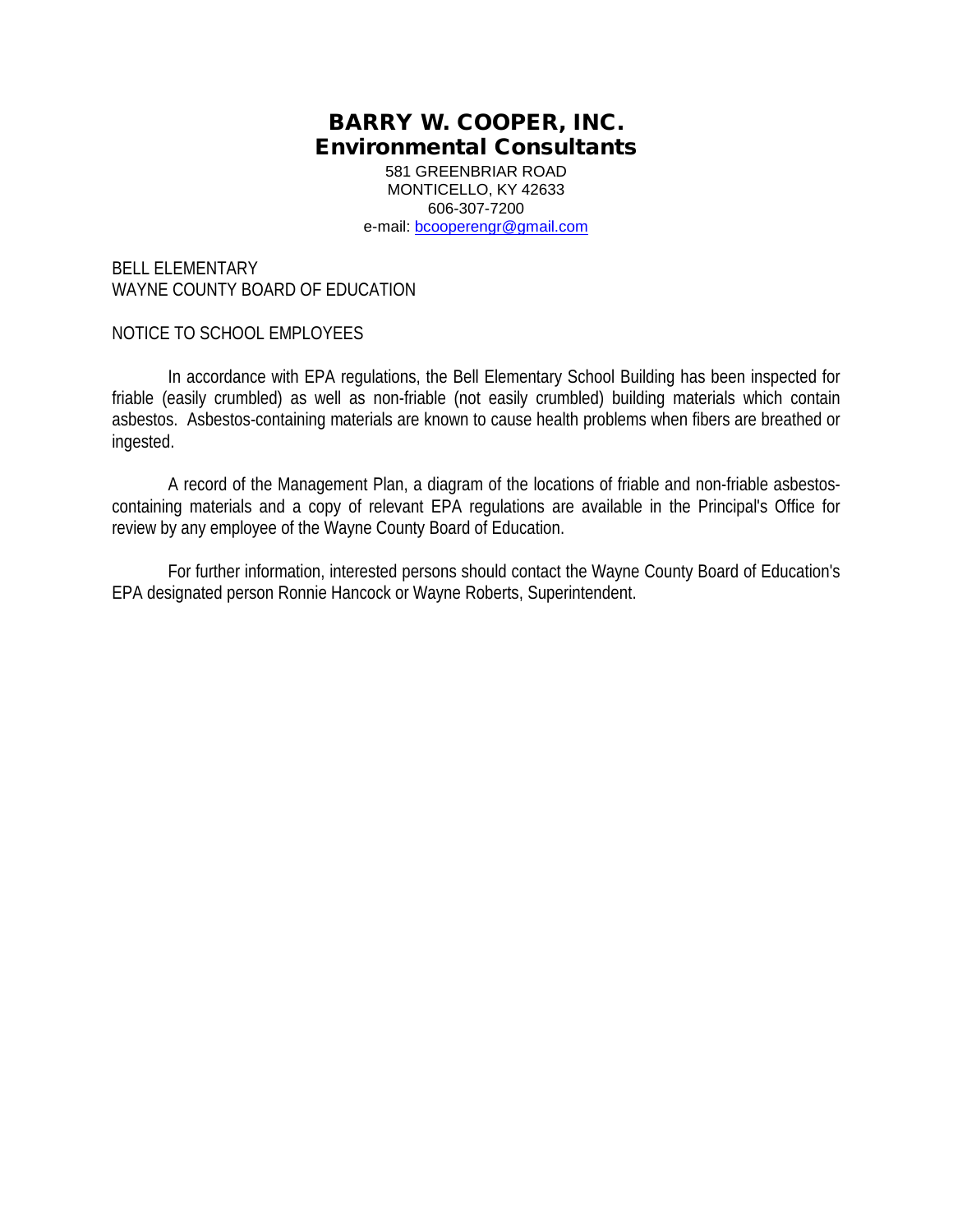581 GREENBRIAR ROAD MONTICELLO, KY 42633 606-307-7200 e-mail: [bcooperengr@gmail.com](mailto:bcooperengr@gmail.com)

### WALKER FARLY LEARNING CENTER WAYNE COUNTY BOARD OF EDUCATION

### NOTICE TO SCHOOL EMPLOYEES

In accordance with EPA regulations, the Walker Early Learning Center has been inspected for friable (easily crumbled) as well as non-friable (not easily crumbled) building materials which contain asbestos. Asbestos-containing materials are known to cause health problems when fibers are breathed or ingested.

A record of the Management Plan, a diagram of the locations of friable and non-friable asbestos-containing materials and a copy of relevant EPA regulations are available in the Principal's Office for review by any employee of the Wayne County Board of Education.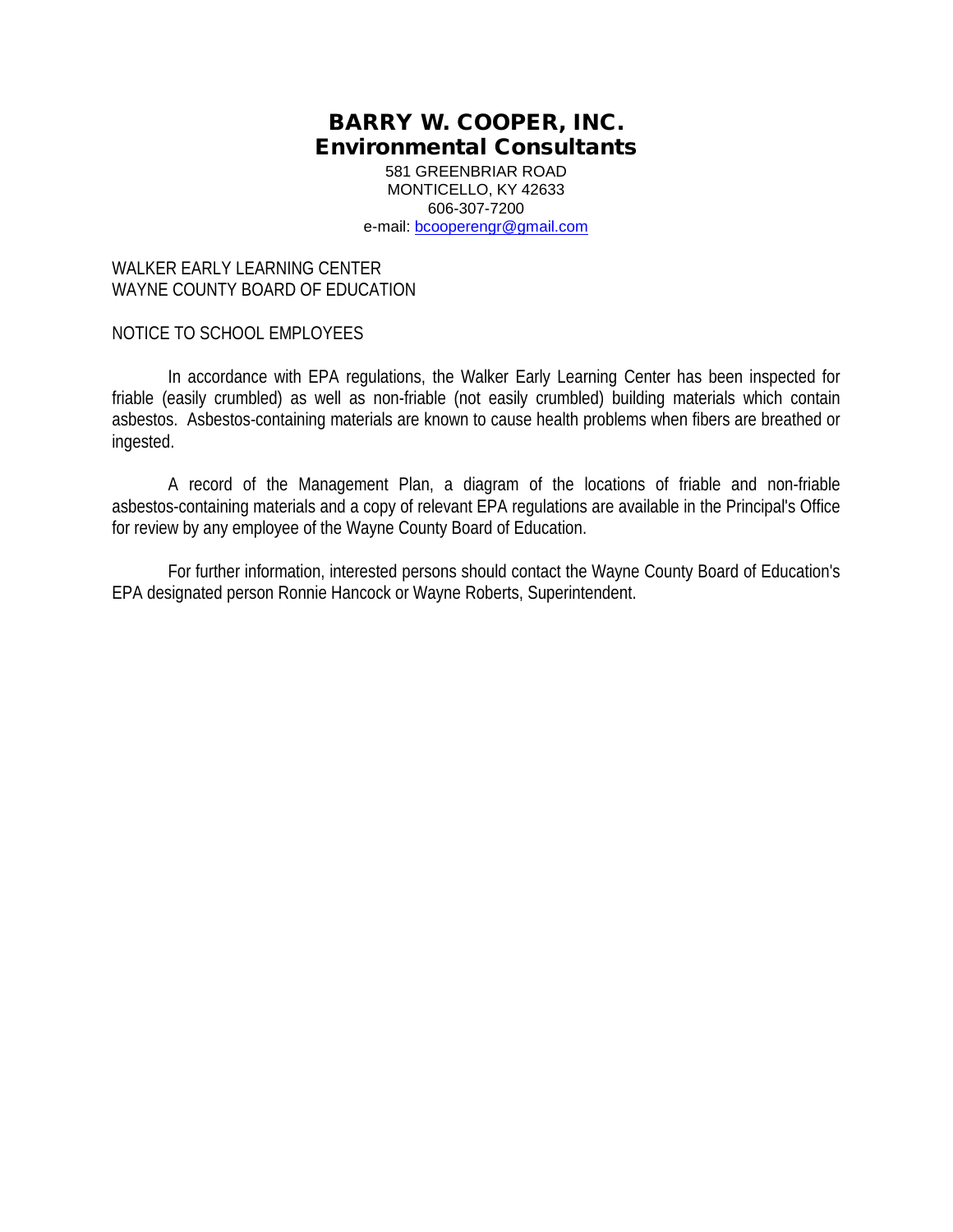581 GREENBRIAR ROAD MONTICELLO, KY 42633 606-307-7200 e-mail: [bcooperengr@gmail.com](mailto:bcooperengr@gmail.com)

HIGH SCHOOL GYMNASIUM WAYNE COUNTY BOARD OF EDUCATION

NOTICE TO SCHOOL EMPLOYEES

In accordance with EPA regulations, the High School Gymnasium Building has been inspected for friable (easily crumbled) as well as non-friable (not easily crumbled) building materials which contain asbestos. Asbestos-containing materials are known to cause health problems when fibers are breathed or ingested.

A record of the Management Plan, a diagram of the locations of friable and non-friable asbestoscontaining materials and a copy of relevant EPA regulations are available in the Principal's Office for review by any employee of the Wayne County Board of Education.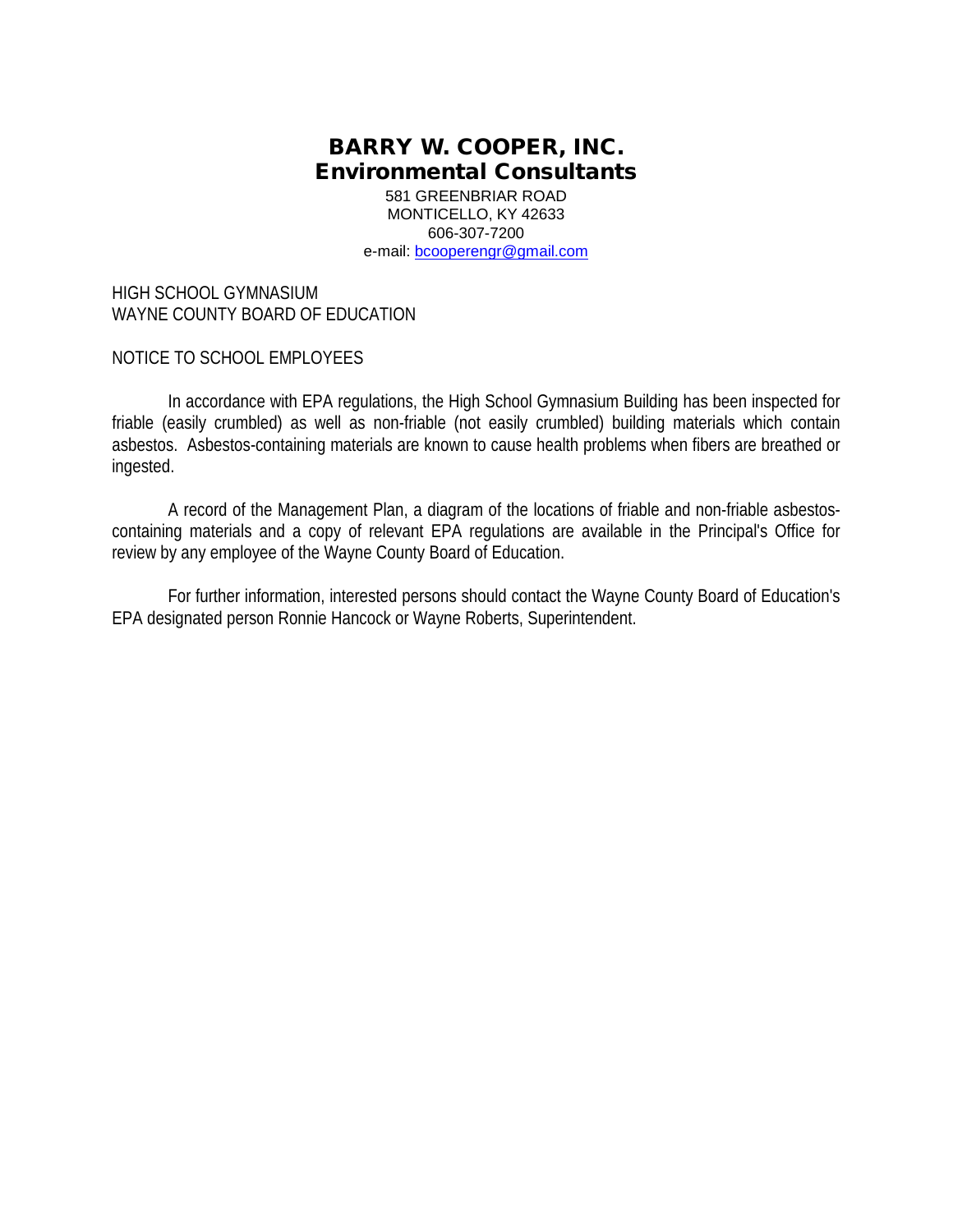581 GREENBRIAR ROAD MONTICELLO, KY 42633 606-307-7200 e-mail: [bcooperengr@gmail.com](mailto:bcooperengr@gmail.com)

WAYNE COUNTY ATC (Vocational School) WAYNE COUNTY BOARD OF EDUCATION

NOTICE TO SCHOOL EMPLOYEES

In accordance with EPA regulations, the Wayne County ATC Building has been inspected for friable (easily crumbled) as well as non-friable (not easily crumbled) building materials which contain asbestos. Asbestos-containing materials are known to cause health problems when fibers are breathed or ingested.

A record of the Management Plan, a diagram of the locations of friable and non-friable asbestoscontaining materials and a copy of relevant EPA regulations are available in the Principal's Office for review by any employee of the Wayne County Board of Education.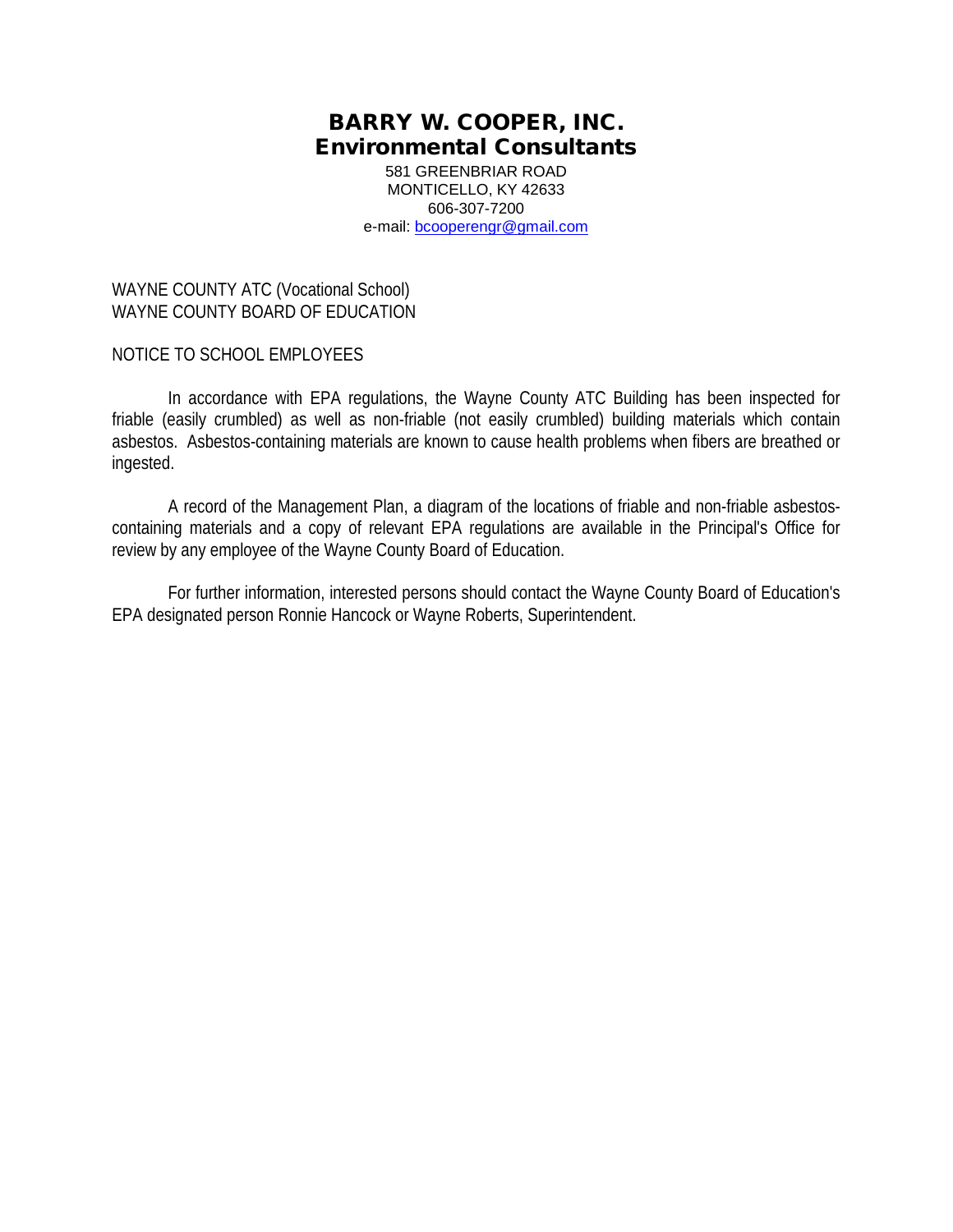581 GREENBRIAR ROAD MONTICELLO, KY 42633 606-307-7200 e-mail: [bcooperengr@gmail.com](mailto:bcooperengr@gmail.com)

### ACADEMIC LEARNING CENTER (TURNER INTERMEDIATE SCHOOL) WAYNE COUNTY BOARD OF EDUCATION

### NOTICE TO SCHOOL EMPLOYEES

In accordance with EPA regulations, the Academic Learning Center Building has been inspected for friable (easily crumbled) as well as non-friable (not easily crumbled) building materials which contain asbestos. Asbestos-containing materials are known to cause health problems when fibers are breathed or ingested.

A record of the Management Plan, a diagram of the locations of friable and non-friable asbestoscontaining materials and a copy of relevant EPA regulations are available in the Principal's Office for review by any employee of the Wayne County Board of Education.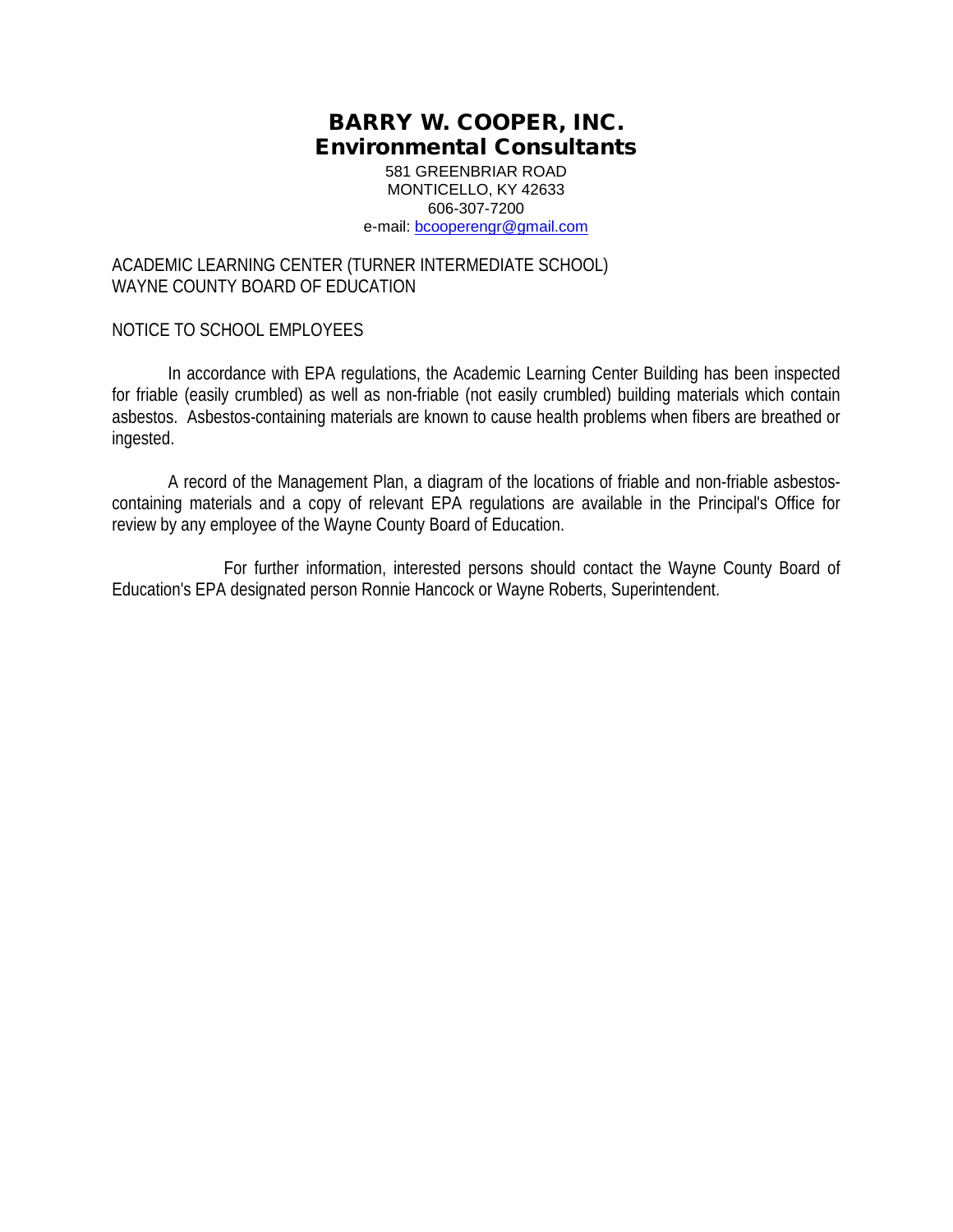581 GREENBRIAR ROAD MONTICELLO, KY 42633 606-307-7200 e-mail: [bcooperengr@gmail.com](mailto:bcooperengr@gmail.com)

MONTICELLO ELEMENTARY WAYNE COUNTY BOARD OF EDUCATION

#### NOTICE TO SCHOOL EMPLOYEES

In accordance with EPA regulations, the Monticello Elementary School Building has been inspected for friable (easily crumbled) as well as non-friable (not easily crumbled) building materials which contain asbestos. Asbestos-containing materials are known to cause health problems when fibers are breathed or ingested.

A record of the Management Plan, a diagram of the locations of friable and non-friable asbestoscontaining materials and a copy of relevant EPA regulations are available in the Principal's Office for review by any employee of the Wayne County Board of Education.